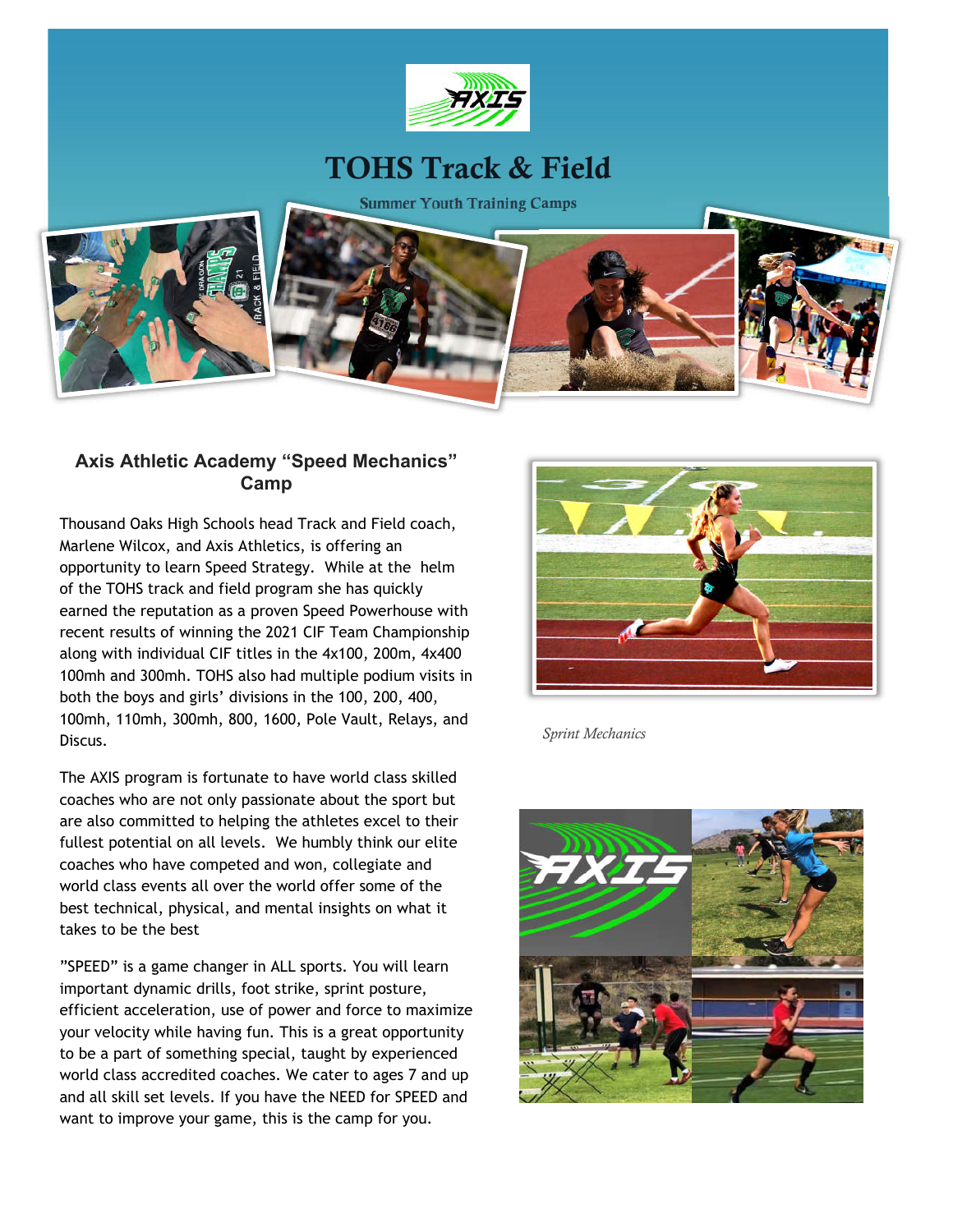**Lead by Marlene Wilcox TOHS Head Track and Field Coach** with 16 years of coaching experience. She has coached 23 CIF individual Champions & lead the 2021 TOHS boys' team to a CIF Team Title. Marlene is a TOHS Alumni, CIF Champion, HS State Champion, National record holder, Olympic Team Member, World Championship, Pan American Team Member, 5 X NCAA Champion, HS and Colligate All American. She holds a USATF Level II coaching certification and is an active member of the USATF Alumni Board. She recently has been named as the 2021 USATF Jr. Pan American National Sprints & Hurdles Coach and the 2022 USATF NACACA SR. National Jumps & Multi's Coach.



*Marlene Wilcox*

# June 13-17 Sprint Mechanics

Focus: Sprint Mechanics / Maximum Velocity

Ages:7-13 years old

Time 4:00-6:30pm

Where: Thousand Oaks Track and Field Stadium

Cost \$150.00 Payable to: Axis Athletic A cademy

Bring: Water, Good Running Shoes, non-weighted licorice jump rope. Sunblock, Towel

# June 27-July 1 Speed Mechanics

Focus: Sprint Mechanics

Ages: 12-17 years old

Time: 4:00-6:30pm

Where: Thousand Oaks Track and Field Stadium

Cost \$160.00 Payable to: Axis Athletic Academy

Bring: Water, Good Running Shoes, Non-weight licorice jump rope, Sunblock, Towel

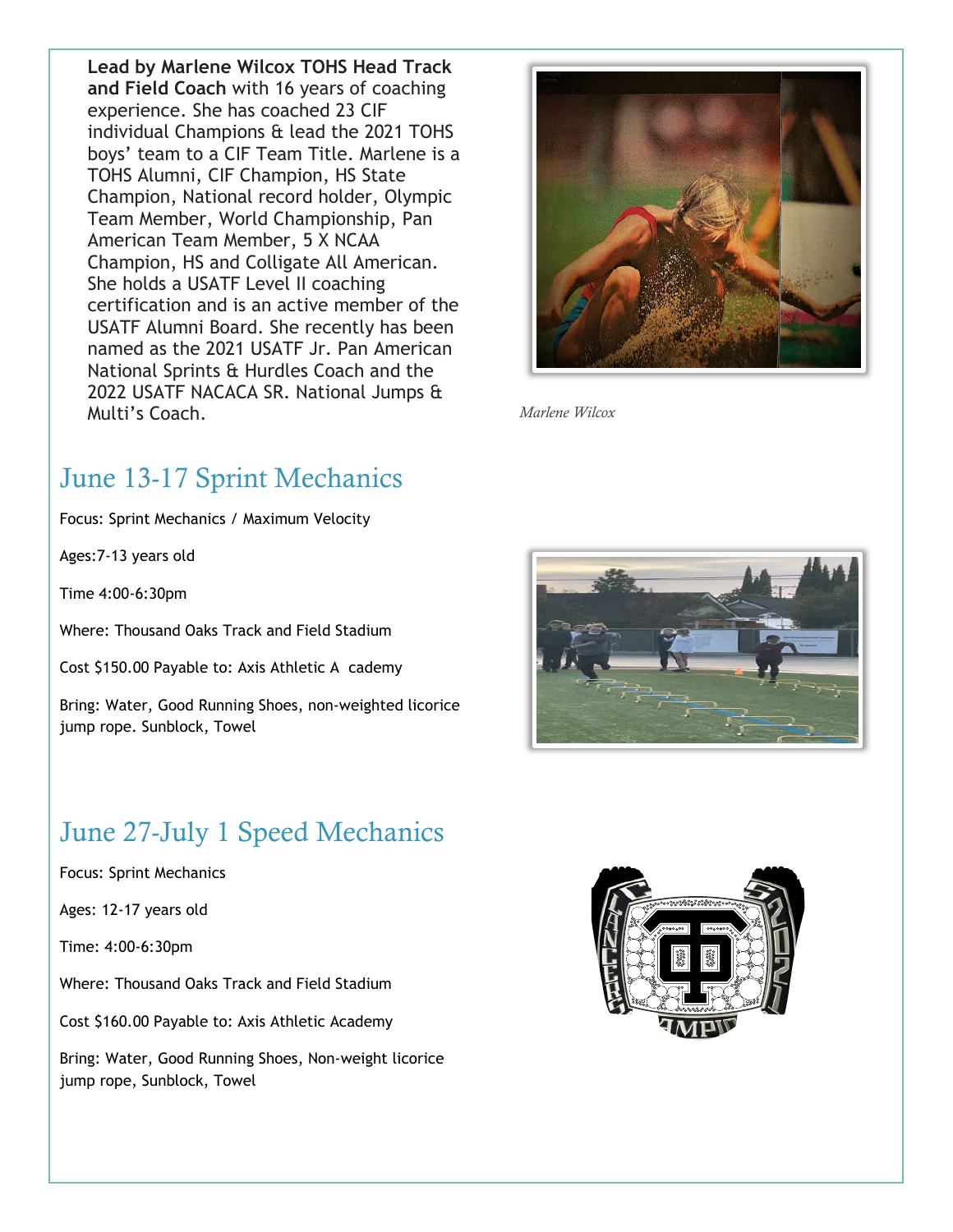# July 11-15 Youth Track Camp

Focus: Hurdles, Jumps, Relays, Starts

Ages: 7-13 years old

Time 4:00-6:30pm

Where: Thousand Oaks HS Track and Field Stadium

Cost \$160.00 Payable to: Axis Athletic Academy

Bring: Water, Good Running Shoes, non-weighted licorice jump rope, Sunblock, Towel,





#### July 18-22 Speed Camp

Focus: Sprint mechanics Maximum Velocity

Ages: 11-17 years old

Time 4:00-6:30pm

Where: Thousand Oaks HS Track and Field Stadium

Cost \$160.00 Payable to: Axis Athletic Academy

Bring: Water, Good Running Shoes, non-weighted licorice jump rope, Sunblock, Towel

#### **Contact:**

**Coach Marlene Wilcox – 818-324-3112**

#### **Email: tocoachmarr@gmail.com**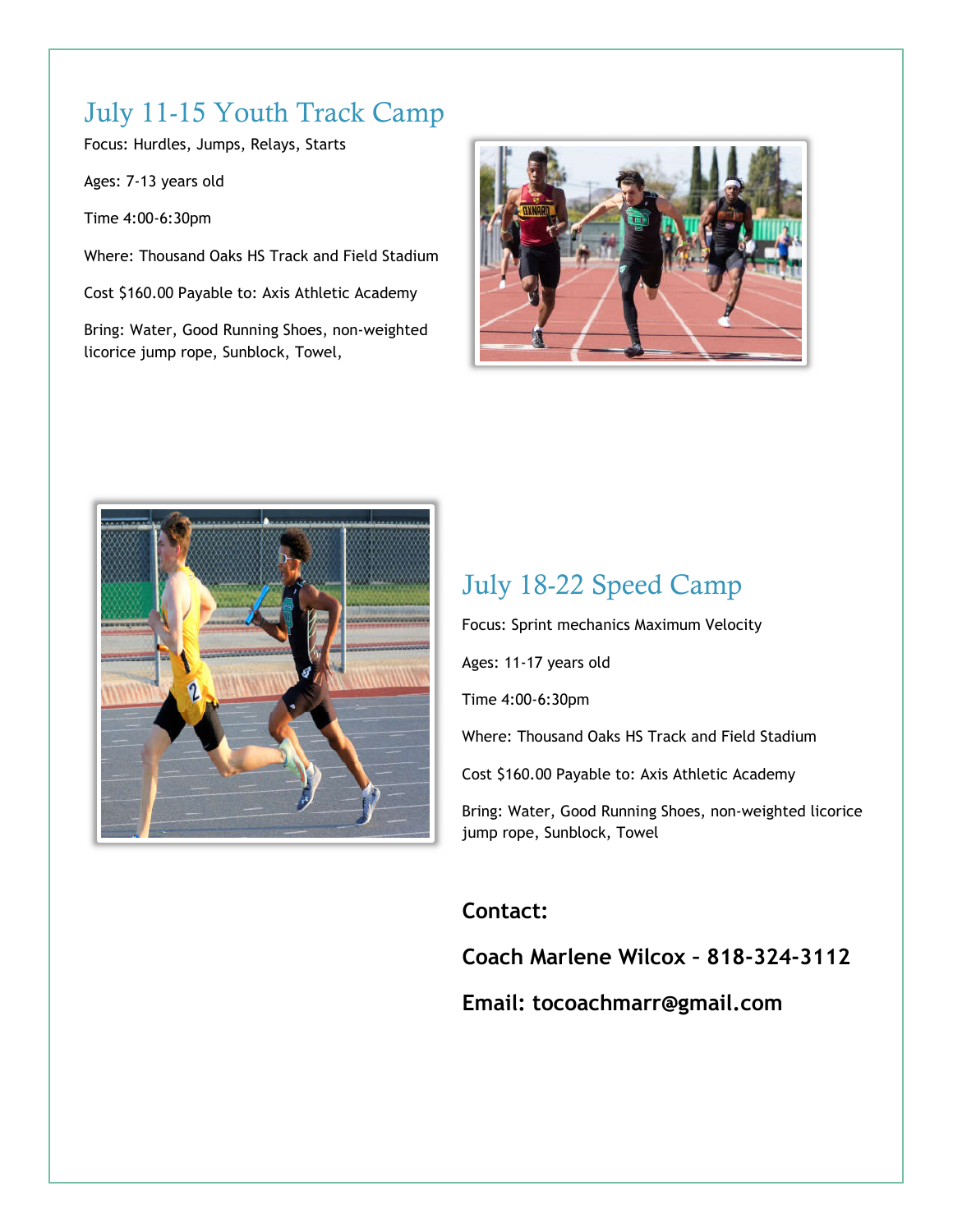RELEASE AND WAIVER OF LIABILITY, ASSUMPTION OF RISK, AND INDEMNITY AND PARENTAL CONSENT AGREEMENT

IN CONSIDERATION of being permitted to participate in any way at the TOHS track and field 2021 and training scheduled practices referred to collectively herein as the Activity ("Activity") I, for myself, for personal representatives, assigns, heirs and next of kin:

- 1) ACKNOWLEDGE, agree, and represent that I understand the nature of the Activity and that I am qualifies, in good health, and in proper physical condition to participate in such Activity. I further agree and warrant that if at any time I believe conditions to be unsafe, I will immediately discontinue further participation in the Activity.
- 2) FULLY UNDERSTAND THAT: (a) THE ACTIVITY INVOLVES RISKS AND DANGERS OF SERIOUS BODILY INJURY, INCLUDING PERMANENT DISABLITY, PARALYSIS AND DEATH ("Risks"); (b) these Risks and dangers may be caused by my own actions or inactions, the actions or inactions of others participating in the Activity, the condition in which the Activity takes place, or THE NEGLIGENCE OF THE "RELEASEES" NAMED BELOW; (c) there may be OTHER RISK AND SOCIAL AND ECONOMIC LOSSES either not known to me or not readily foreseeable at this time; and I FULLY ACCEPT AND ASSUME ALL SUCH RISKS AND ALL RESPONSIBILITIES FOR LOSSES, COSTS, AND DAMAGES I incur as a result of my participation or that of the minor in the Activity.
- 3) HEREBY RELEASE, DISCHARGE, AND COVENANT NOT TO SUE the Activity's Sponsors Axis Athletic, Thousand Oaks High School, Conejo Valley Unified School District practice facilities associated with the Activity, and their affiliates, their respective administrators, directors, agents, officers, members, volunteers, and employees, other participants, any sponsors, advertisers and if applicable, owner and lessors of premises on which the Activity takes place, (each considered one of the "RELEASES" herein) FROM ALL LIABILITY, CLAIMS, DEMANDS, LOSSES OR DAMAGES ON MY ACCOUNT CAUSED OR ALLEGED TO BE CAUSED IN WHOLE OR IN PART BY THE NEGLIGENCE OF THE "RELEASEES" OR OTHERWISE, INCLUDING NEGLIGENT RESCUE OPERATIONS AND I FURTHER AGREE that if, despite this RELEASE AND WAIVER OF LIABILITY, ASSUMPTION OF RISK, AND INDEMNITY AGREEMENT I, or anyone on my behalf makes a claim against any of the RELEASEES, I WILL IDEMNIFY, SAVE, AND HOLD HARMLESS EACH OF THE RESLEASEES from any litigation expenses, attorney fees, loss, liability, damage, or cost which may incur as a result of such claim. I HAVE READ THIS AGREEMENT, FULLY UNDERSTAND ITS TERMS, UNDERSTAND THAT I HAVE GIVEN UP SUBSTANTIAL RIGHTS BY SIGNING IT AND HAAVE SIGNED IT FREELY AND WITHOUT INDUCEMENT OR ASSURANCE OF ANY NATURE AND INTENT IT TO BE A COMPLETE AND UNCONDITIONAL RELEASE OF ALL LIABILITY TO THE GREATEST EXTENT ALLOWED BY LAW AND AGREE THAT IF ANY PORTION OF THIS AGREEMENT IS HELD INVALID THE BALANCE, NOTWITHSTANDING, SHALL CONTINUE IN FULL FORCE AND EFFECT.

Signature: \_\_\_\_\_\_\_\_\_\_\_\_\_\_\_\_\_\_\_\_\_\_\_\_\_\_\_\_\_\_\_\_\_\_Date: \_\_\_\_\_\_\_\_\_\_\_\_\_\_\_\_\_\_\_